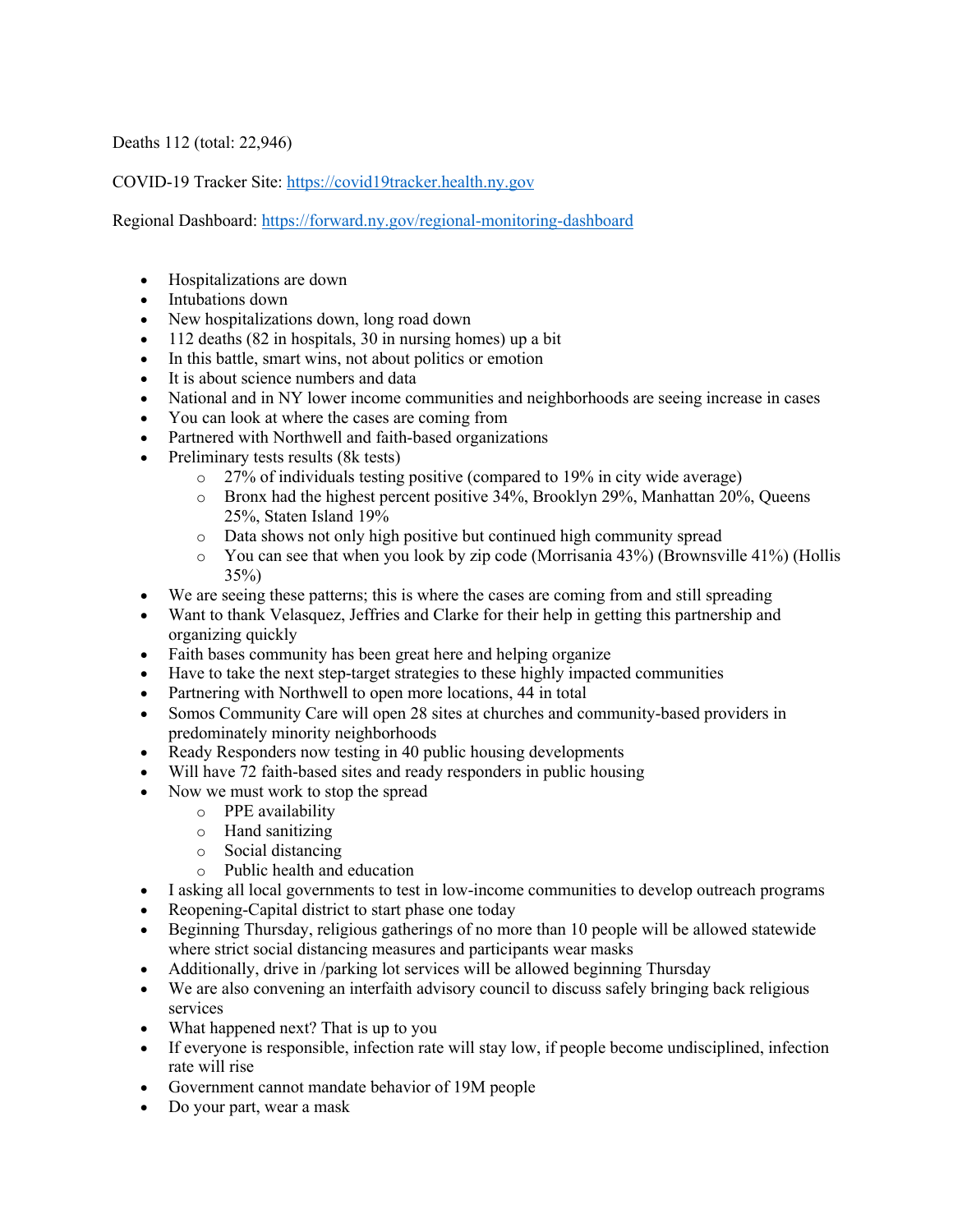- Antibody tests of frontline workers show how important the masks are, look at the facts, shocks me how do frontline worker have a lower infection rate than the general population? They are wearing the mask, masks work it is in the data.
- On May 5 we launched a contest asking New Yorkers to create and share a video explaining why New Yorkers should wear a mask in public, the winning video will be used as a public service announcement

Mariah Kennedy Cuomo:

- Showing 5 finalists
- Wearamark.ny.gov to vote for favorite ad
- Over 600 submissions

## Q&A:

Will NY be testing every nursing home resident?

- Every state wants to test everyone in nursing home and other facilities
- We are testing in nursing homes now
- We have about  $\sim$  180k people in nursing homes
- We mandated twice a week for staff
- Had kits sent to every nursing home and paired them with labs
- We hope to meet the goal, sent kits to test every resident

Oneida Indian Nations has announced its casinos to resume June  $10<sup>th</sup>$ , what are your thoughts on that?

- Don't have a date to open casinos
- Discussed with other Governors and agree that they are large gathering spot
- poses real challenges, they would be in phase 4
- tribal nations are just that, not bound by state laws

Antibody testing, have we tested grocery store worker and delivery workers?

• we have just started, eager to get those results

Pipeline denied do you see need for new natural gas? What about alternatives?

- LI gas providers said they didn't need that gas supply, demand had dropped
- They have said they don't need additional gas
- Haven't looked at alternatives
- Can't have a moratorium
- Now we don't have to have a new pipeline and don't even think in future

What has been effect of reopening in regions?

- So far haven't seen any increases, the day to day numbers have to be taken with a grain of salt When do you think LI can reopen, also NYRA can Saratoga, could they have fans?
	- Watch the numbers you will know

Finger Lakes are at high hospitalizations rate?

- By definition hospitalization rate couldn't have anything to do with the opening
- About a 2-week lag on hospitalizations
- Those are the date we will be looking at
- Have seen upticks, looking at those regions but nothing of note and if something changes, we will deal with it
- We look at is daily, gross hospitalizations are down in those regions
- Look at earlier indicators before hospitalizations

Your dashboard is mostly dealing with hospitalizations…

- There are two different things, looking at those metrics, testing, hospitalization
- It is not a spotty system, 250k tests per week, most on the globe
- Watch those tests, and that number
- Look at data, looking for shift in that data, if you see that you do a deeper dive
- You can increase tests overnight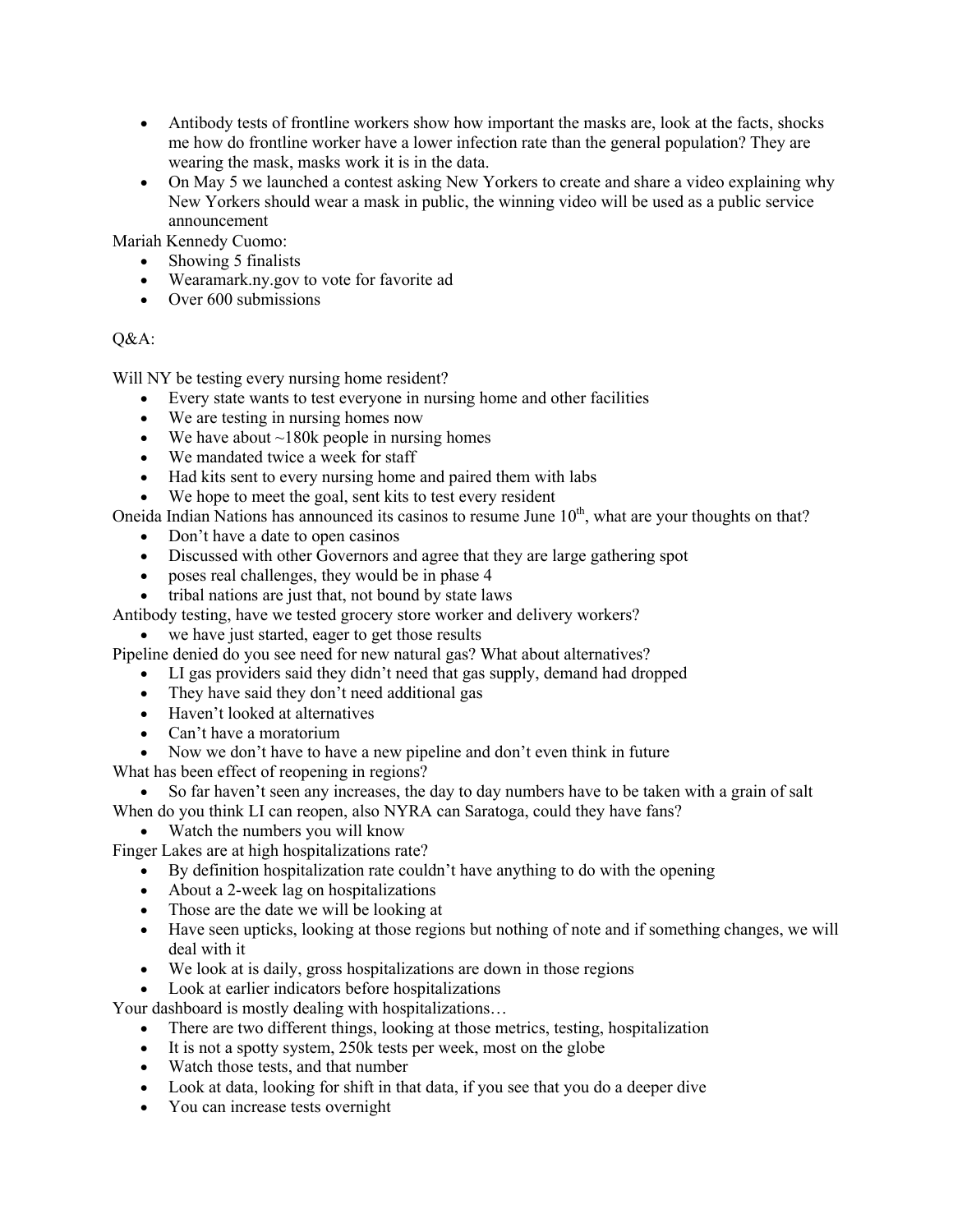• Also look for clusters of activity, may have a hotspot

Last week asked about OPWDD group home policies staffers are seeing cross contamination, short staffed, see 2k cases, have you looked at policy?

- Moving around of staff is a last resort
- That has had to happen
- Having discussion about using volunteer portal
- Doing temperature checks

Also talk of federal probe into nursing homes, why was that EO done at that time? Are you changing the numbers, that is another accusation?

- Not getting into the political back and forth
- State followed CDC guidance, they should ask president Trump
- No numbers were changed

Why did you follow that CDC guidance?

- You have to follow the facts, CDC guidance said nursing homes could not discriminate against COVID patients, were worried about hospital capacity
- Is the best use of a bed having someone sitting in a bed waiting to test negative and you need that hospital bed for someone who may die?
- Also nursing homes cannot accept a patient they cannot care for.
- We always had alternative beds, throughout this

Do you think that March  $25<sup>th</sup>$  decision was a bad decision?

- No, you would be saying the nursing homes were wrong in accepting those patients
- Why would a nursing home accept a patient that they couldn't care for?

In the past you have used outside entities to probe, why not here? Why resistant?

• Not resistant, it is irrelevant to me, I have to role in a federal probe

Why do you think the death toll is so much higher in NY than CA?

We are  $34<sup>th</sup>$  in nursing home deaths per capita

Students teachers and parents have said that since that distance learning is counterproductive for education, are there are other parts of reimagining?

- Let's look at what happened, no substitute for classroom teaching
- That's why we have looked at class sizes
- Here we couldn't do the classroom and had to go to remote learning, do not believe every school was ready for this abrupt shift
- What equipment was needed? Internet availability?
- How can we do better everyone wants schools to open
- No way remote learning can ever be a replacement for classroom experience
- Believe only intelligent conclusion is to assume something like this could happen again, have to prepare for that
- It may not be another coronavirus, may be a terror threat, a different public health threat, world is full of surprises, eye opener for all of us

Regarding interfaith advisory council, when does it report back to you? When does the gathering of 10 begin? Any consideration of bumping number for Orthodox community?

- No official report of interfaith council
- These are the issues we want to talk through
- The 10 goes into effect now

Legislature is proposing legislation that would require you to give the legislature a weekly report? Also update on fairs?

- No update on fairs, all depends on numbers
- Are we at a point to forecast phase 4? No
- Legislature can propose anything they want to purpose and I will look though it
- Believe I have been very open and transparent, feel very good about how exhaustive I have been in communicating